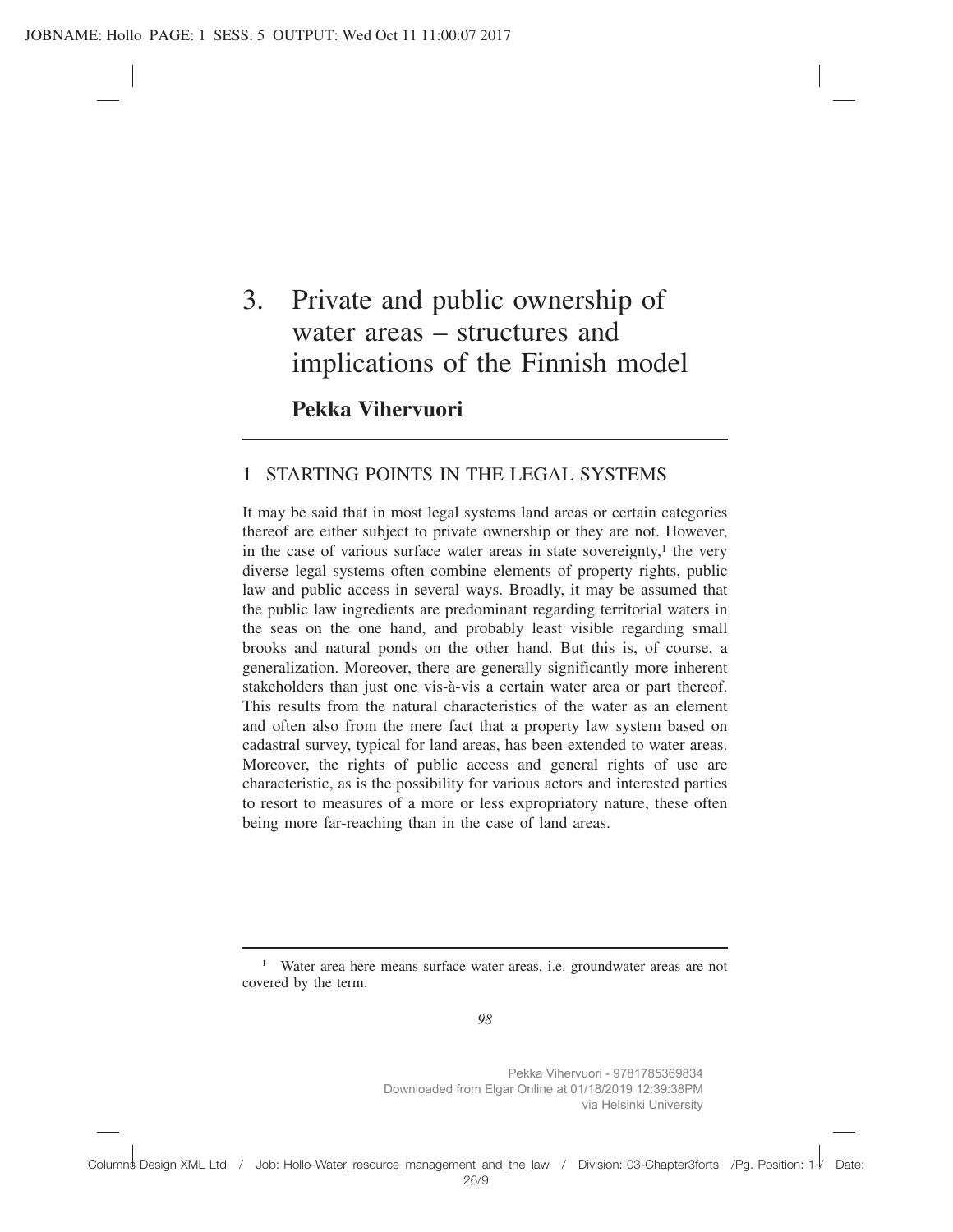# 2 GEOMORPHOLOGICAL AND HYDROBIOLOGICAL BACKGROUNDS OF PROPERTY LAW AND WATER LAW

The Finnish natural watercourse systems typically consist of series and branches of numerous, diversely alternating lakes of various shapes and sizes, rivers, brooks and other formations, each having their individual natural characteristics. These characteristics also define their protection and use. The formations are often complex in shape and dotted with a myriad islands. This often causes the sub-systems and single water bodies to lack any clear discernible individual extension. Hence, the natural watercourse systems in Finland are far from the typical continental river basins which have strongly influenced the EU Water Framework Directive.2 Consequently, these basins are not easy to master through any management system or a property law system. This has also made the application of the water formation typology provided in the WFD somewhat difficult. In the WFD (Article 2) 'body of surface water' has been defined as 'a discrete and significant element of surface water such as a lake, a reservoir, a stream, river or canal, part of a stream, river or canal, a transitional water or a stretch of coastal water'.

In reality, some discretion and use of imagination has been inevitable here. The same holds true regarding the notion of 'sub-basin' which in the WFD stands for 'the area of land from which all surface run-off flows through a series of streams, rivers and, possibly, lakes to a particular point in a water course (normally a lake or a river confluence)'. 'River basin district' again is more an administrative than a geomorphological notion. According to the WFD it is 'the area of land and sea, made up of one or more neighbouring river basins together with their associated groundwater and coastal waters, which is identified under Article 3(1) as the main unit for management of river basins'. Because the watercourse systems flowing into the sea are very diverse with regard to size and form, the merging of neighbouring basins has been inevitable on the one hand. On the other, some of the natural total basins are geographically so extensive and diverse that they are not very suitable as functioning management and planning units.

<sup>2</sup> Directive 2000/60/EC of the European Parliament and of the Council establishing a framework for the Community action in the field of water policy [2000] OJ L327/1 (hereafter WFD).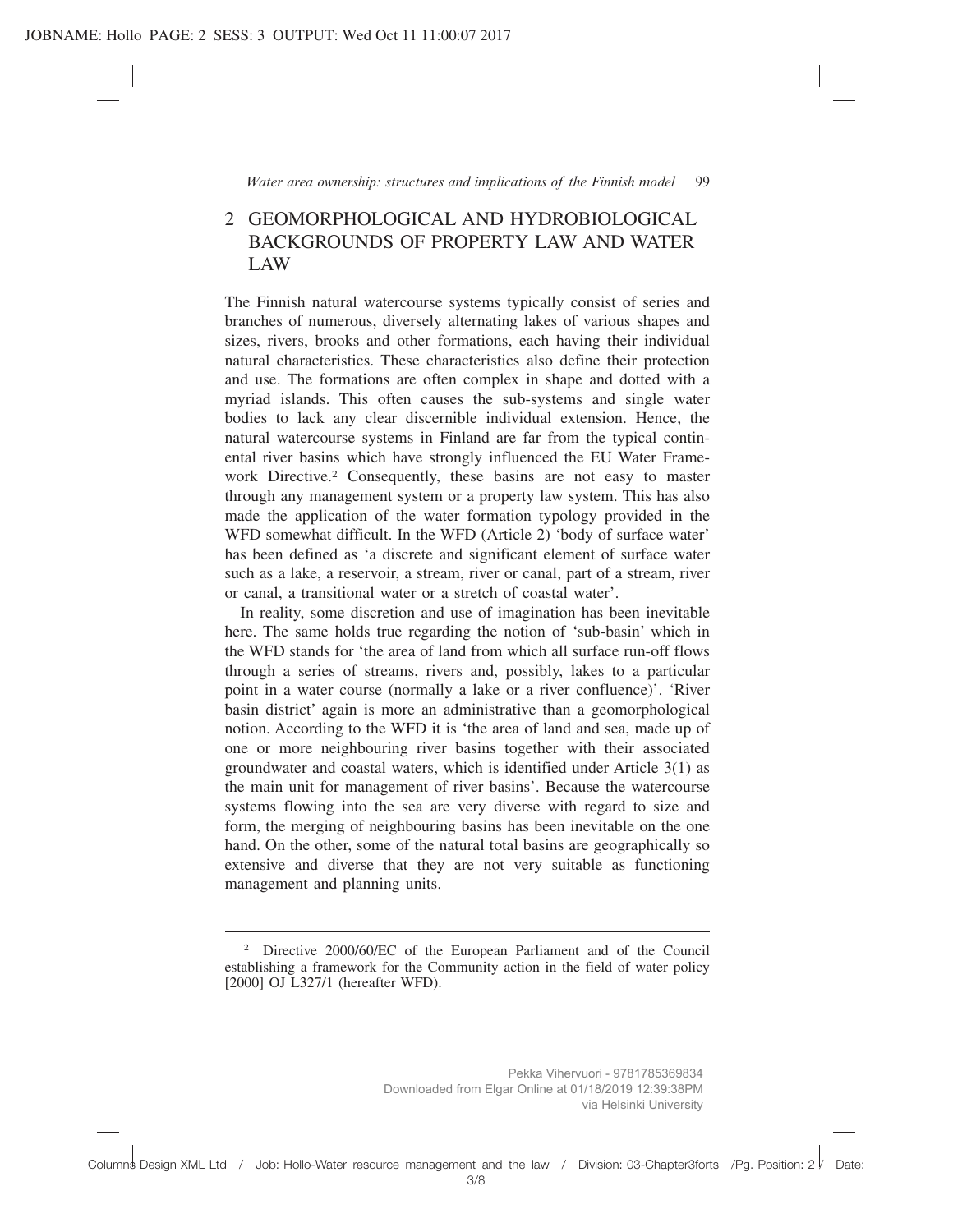Notoriously, the integrated management approach provided in the WFD is largely based on management planning, i.e. River Basin Management Plans and the ancillary Programmes of Measures. The actual judicial role of the Plans and Programmes in substantive decisionmaking, especially on projects affecting a certain level of water quality, has nevertheless remained rather vague or uncertain, in spite of the multitude and detailed nature of WFD provisions regulating the planning system. The problem and the possible contradiction have been observed and discussed by many authors.<sup>3</sup> The normative status of the Plans has been regarded as a major question.<sup>4</sup> In a well-known landmark case, namely The Weser Case,<sup>5</sup> the European Court of Justice (ECJ) settled one of the main problems: the dispute over the legal status of the WFD objectives. The ECJ concluded, in short, that the objectives had to be regarded as legally binding.6

In Finland, the most important decisions affecting the use, protection and status of waters are those made under the permit mechanisms of the Water Act (587/2011, as amended later on) and the Environmental Protection Act (527/2014, as amended later on). In these Acts, the legal effect of the national modifications of the River Basin Management Plans has been explicitly provided only for some situations with limited scopes (see below).

Generally, the preconditions of various projects and measures related to water or water areas are decided upon in individual permit procedures

<sup>4</sup> Jussi Kauppila, 'Pintaveden normatiivinen tila' in YPOV (2011) V 11, 36–40 sees the main reason for this in the difficulty to define the plans clearly as either legal-normative or factual-descriptive. This also makes their status as a source of law obscure.

<sup>5</sup> C-461/13 *Bund für Umwelt und Naturschutz Deutschland eV v Bundesrepublik Deutschland* [2015] OJ C294/3.

<sup>6</sup> See e.g. the analysis in Tiina Paloniitty, 'The Weser Case: Case C-461/13 BUND V GERMANY' (2016) 28 *JEL* 151–8.

<sup>&</sup>lt;sup>3</sup> See, among others, William Howarth, 'Aspirations and Realities under the Water Framework Directive: Proceduralisation, Participation and Practicalities' (2009) 21 *JEL* 391, 410–412, 417; William Howarth, 'Accommodation without Resolution? Emission Controls and Environmental Quality Objectives in the Proposed EC Water Framework Directive' (1999) 1 *Environmental Law Review* 6–26; J.J.H. van Kempen, 'Countering the Obscurity of Obligations in European Environmental Law: An Analysis of Article 4 of the European Water Framework Directive' (2012) 24 *JEL* 499, 520–33; Andrea M. Keessen, Jasper J.H. van Kempen, Marleen van Rijswick, Jan Robbe and Chris W. Backes, 'European River Basin Districts: Are They Swimming in the Same Implementation Pool?' (2010) 22 *JEL* 197–221; and Emilia Korkea-aho, 'Legal Interpretation of EU Framework Directives: A Soft Law Approach' (2015) 40 *EL Rev* 70–88.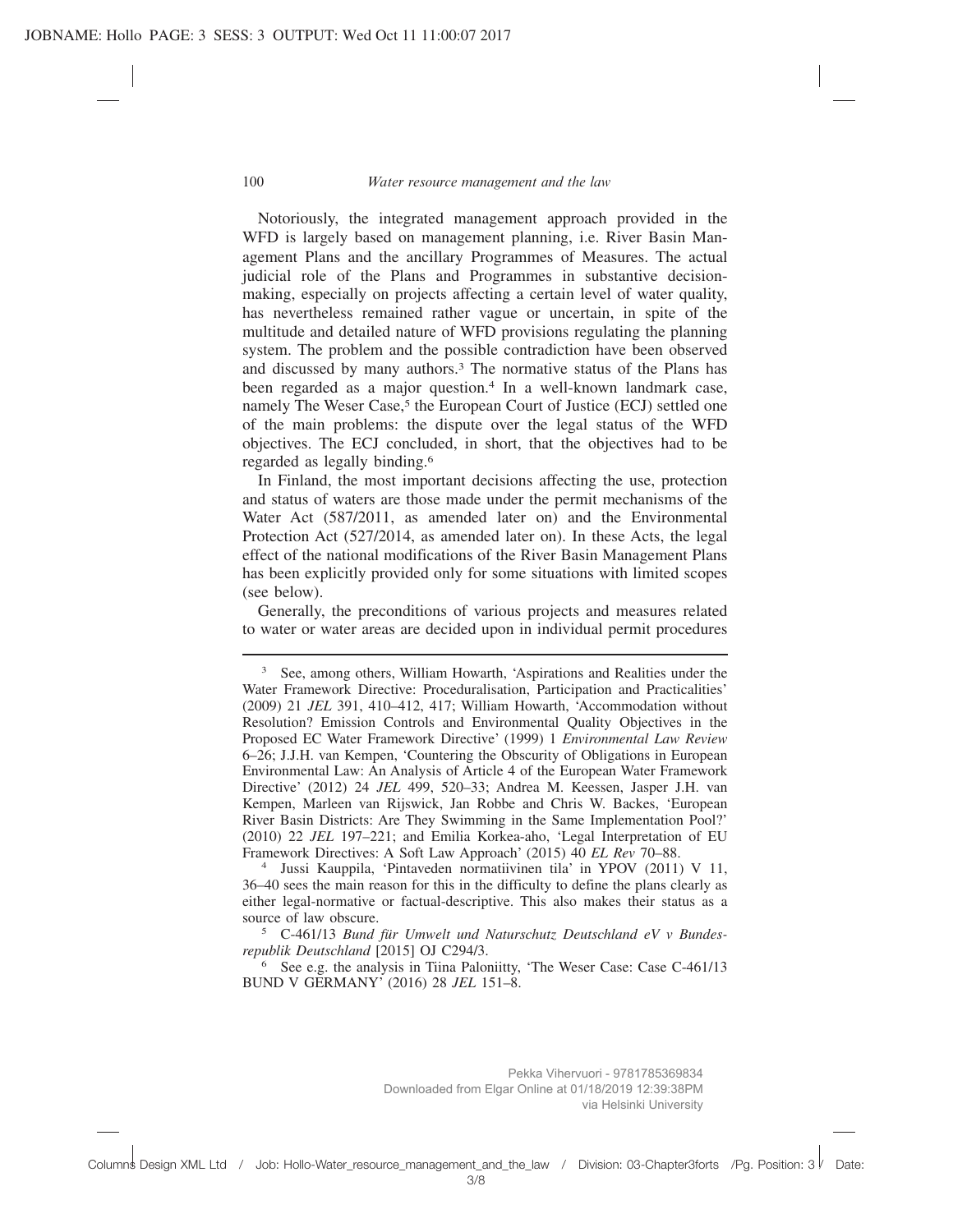of the Water Act and the Environmental Protection Act, often without any, or any significant, impact or contribution by any prior planning of a more general nature. The main focus is on the individual project plan and the impact report concerning the actual project. The permit procedure with its participatory elements is based on such plans. This applies to both one-time construction projects of extremely varied purposes, kinds and sizes, such as hydroelectric plants, dams, quays, piers, jetties, canals and waterways, timber floating facilities, water abstraction or transfer pipes, sewage outlets, embankments, bridges, road banks, water reservoirs, fish farm constructions, extraction of sand from the seabed, flood-prevention measures, drainage and ditching, filling of water areas with earth, dredging, or clearing of rapids or straits on the one hand, and continuous and possibly permanent activities such as discharge of waste water and other water-polluting emissions, water intake from natural sources,<sup>7</sup> and water-level regulation on the other hand. One-time and continuous sub-regimes may also mix, typically in projects for damming up or impounding water or lowering the surface levels. The various preconditions set forth in a permit decision typically aim to prevent or mitigate detrimental and harmful impacts on other interests, be they either private or public, use or conservation/protection.

The general land-use planning system provided in the Land Use and Planning Act (132/1999, as amended later on) also applies to water areas as such, but its impacts are generally rather vague, especially regarding the core areas of water management and water area management. However, the detailed land-use plans pursuant to the aforementioned act have to be observed, where in force and relevantly applicable. Moreover, according to judicial practice, the more general land-use plans may also, under the same act and among other viewpoints, be taken into account in the permit considerations, particularly in the important weighing of interests. In the past, there have been legislative efforts to create a special and parallel mechanism for general water management, but they have not resulted in any legislation.

Initially, when the WFD was adopted, it was perceived as a re-vitalization of such a general planning approach in Finland. However, for several reasons, and especially due to the many legal uncertainties involved, these expectations did not materialize. The technical and administrative provisions for the planning mechanism are quite extensive and also detailed. This can be seen, especially, in the Act on the

<sup>7</sup> Either surface or ground water, but also the impacts of each may be intermingled.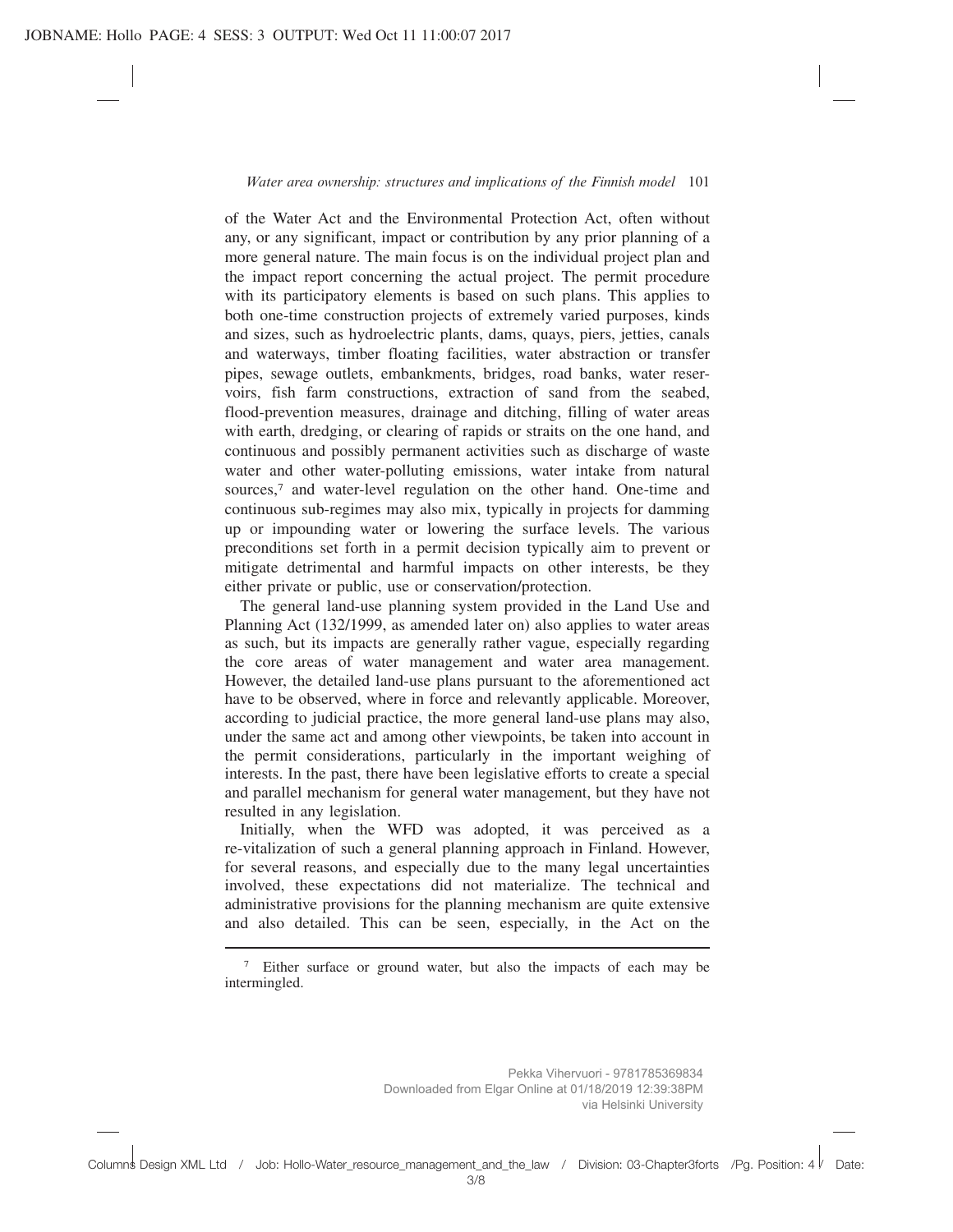Arranging of Water Management and Marine Waters Management (1299/  $2004$ ,<sup>8</sup> and the respective Government Decrees (particularly decrees 1301/2004 and 1040/2006).9 Direct references to the Management Plans in the Water Act and the Environmental Protection Act are, in turn, few. Despite this, and outside the direct scope of application of such provisions, references to the contents of and information contained in the Plans are today quite common in practice, e.g. in the reasoning parts of permit decisions.

On the other hand, nowadays there is also other EU-based planning legislation affecting the same water law and permit regime, such as the planning provided in Directive 2007/60/EC on the assessment and management of flood risks,<sup>10</sup> as implemented in the Flood Risk Management Act (620/2010).

#### 3 PROPERTY LAW DEVELOPMENTS AND WATERS

The proprietary status of water areas has typically evolved as a result of long-time historical development. Among the Nordic countries, Sweden and Finland make up the eastern group, with a common legislative history until 1809. Property law, having its roots in medieval laws, was already rather sophisticated at that time. One of its fundamental features was that inland waters, lakes and rivers, as well as inner territorial waters in the sea, were subject to ownership of the adjacent shore land. More precisely, a water area belonged to that land proprietor whose shore land happened to be located nearest to the water in comparison to any other land proprietor. The right of the water area owners was, due to the natural differences between lands and waters, conceived in a specific manner. Above all, it was a matter of fishery rights, and, regarding waterfalls in rivers, a matter of rights to water power. Also the resources of the bed bottom were included. Water traffic was regarded as free to anyone, where physically possible in existing circumstances. Abstraction of water

<sup>&</sup>lt;sup>8</sup> The Act also covers the implementation of the Marine Strategy Framework Directive, i.e. Directive 2008/56/EC of the European Parliament and of the Council of 17 June 2008 establishing a framework for community action in the field of marine environmental policy [2008] OJ L164/19.

<sup>9</sup> On the legislation, see Pekka Vihervuori, *Environmental Law in Finland* (Wolters Kluwer 2014) 329–36.

<sup>&</sup>lt;sup>10</sup> Directive 2007/60/EC of the European Parliament and of the Council of 23 October 2007 on the assessment and management of flood risks [2007] OJ L288/27.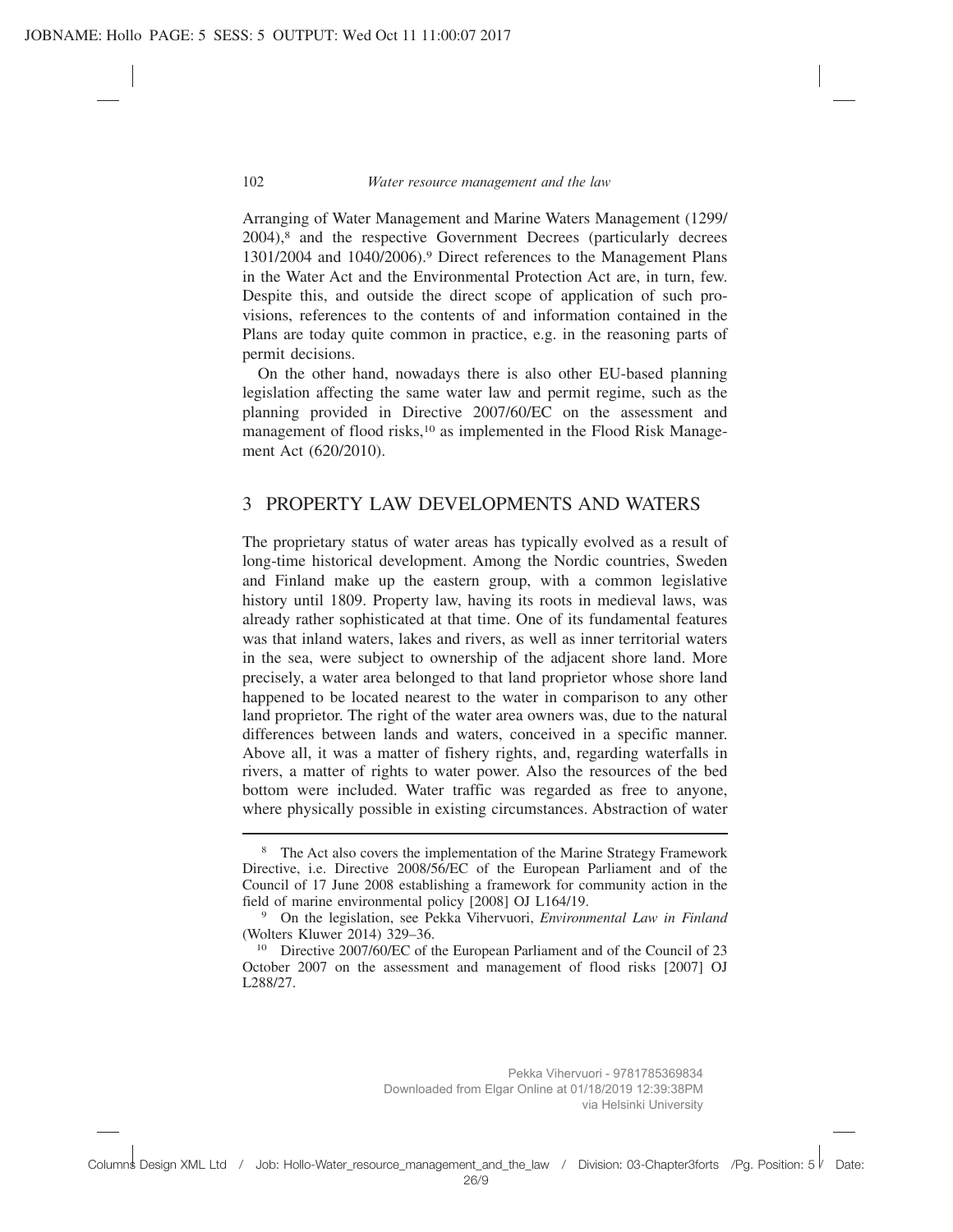was seldom a problem, because there was generally no scarcity thereof. Of course, irregularities and local specialities were often present.

The early influence of public law (in later terminology) had two main expressions, their histories intertwined with each other – and particularly that history where a fundamental medieval document was fabricated by a later (sixteenth-century) Swedish monarch to establish a suitable legal basis, influenced by the continental notion of *ius regale*. This was a matter concerning the valuable rivers. For one thing, in all (proper) rivers (but not in brooks etc.) the middle part was *ex lege* regarded as the so-called (*royal) artery*, or main channel, in order to preserve possibility of open boat traffic (and timber floating), as well as to maintain fish migration. It was consequently not allowed for anyone to close the rivers off by dams of any kind. For another, the fishery rights in the most important rivers hosting migratory salmon and trout – particularly the rivers in the north – were established as a privilege of the Crown. A further early implication of public law (or of the subjective powers of the Crown) was that only the inner belt of the territorial waters in the sea followed the rule on the right of the respective coastland owner.

Also the question of boundaries between different property owners had to be tackled – or not exactly those between the current owners but between the respective property entities, which were very static. Fixed boundaries were, naturally, often indiscernible in large or complex and vaguely shifting water formations. However, even though the existence of property boundaries in water areas was generally acknowledged, judicial proceedings in order to attain more precision and certainty were needed in conflict situations, like those emerging from competing fishery interests and alleged rights. Exact boundaries on official maps are a later phenomenon overall. Today all boundaries are digitalized in the cadastral database of the National Land Survey.

All this, of course, impacted the various forms of utilization and water resource/area management. In addition, any harmful alteration of water bodies was at least in principle forbidden already in the early eighteenth century, as were various polluting activities. However, the scale of the impacting measures in practice was generally rather small until the era of industrialization, due to the lack of technical development. For example, the damming of major rivers became technically possible rather late.

In 1809, the eastern part of the Swedish Kingdom (Finland) became separated from the rest of the Swedish Kingdom as it fell under the rule of the Russian Empire. From there on, Finland was an autonomous Grand Duchy under the Russian Emperor. However, Swedish legislation and the judicial system were preserved. Gradually, the two legal systems adopted some divergent traits, including in property law and water law.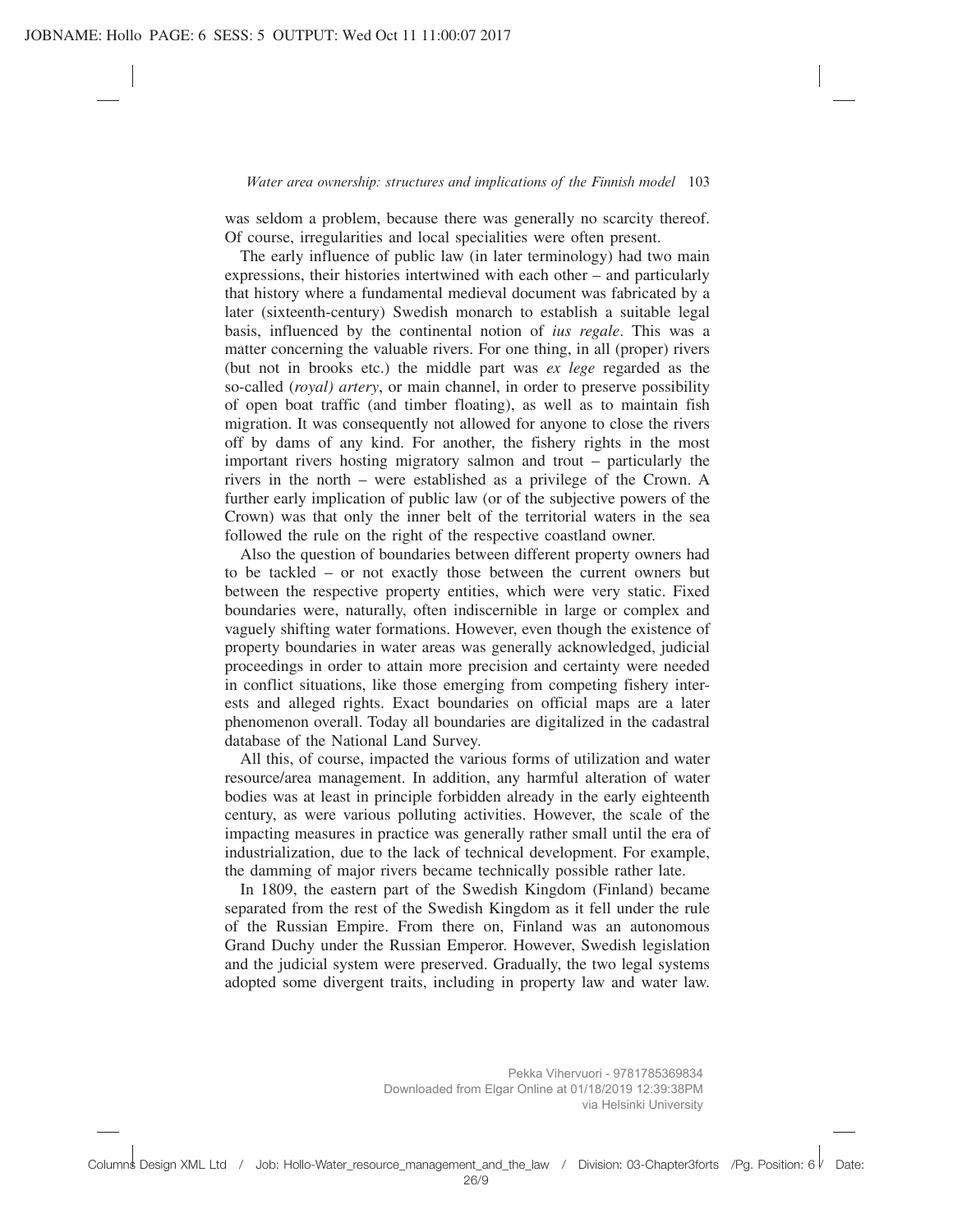This development was swifter in Sweden, while in Finland the Czar, in the capacity of Grand Duke, did not permit summoning the Finnish legislature until 1863. That was the era of intensive industrialization. In 1809–1863 only home government decrees based on old laws were regarded as possible.

The Watercourse Decree of 1868 was the first codification of water (management) law and a parliamentary law level codification was enacted in 1902. The regulation on proprietary entities in water areas was then, as previously, an integral part of cadastral land (registered conveyance) law, and hence mainly outside the notion of proper water law. The land law regime was very static as such, but due to a certain vagueness concerning old regulation applied in new circumstances, the principles of ownership of water areas aroused major interest at the same time, from both politicians and legal scholars.11 In spite of these legislative developments, many contested property questions remained unsolved until twentieth-century judicial practice.

In comparison to Sweden, property systems were still very similar in general, because the later Swedish developments had been gradually taken into account in law drafting. Yet, one difference was remarkable: It was at the outset unclear in Finland what the notion of shore land actually meant in the old rule that attached a certain water area to the nearest adjacent shore land. There were two main alternatives for a proprietary entity to own the water area, the very coast land property as such on the one hand, and the whole registered village to which that land property, as a part, belonged on the other. Thus, consequently, these alternatives resulted in different outcomes. According to the latter, the water areas within the outer boundaries of each registered village were, pursuant to a general rule on all village-level common utilities and according to their respective numeric shares, jointly common to all land properties of the village. Whereas, according to the first-mentioned alternative, the water areas would belong to one single land property only. This option had become predominant in Sweden, but in Finland the

<sup>&</sup>lt;sup>11</sup> For example, in rapids being potential sources of water-power, new technology had, in the late 1800s, opened new needs and new possibilities for hydroelectric projects. The old focus of legislation had been on sharing major rapids for several old-fashioned water-mills, but this soon became history, and the new goal was to combine the falls in several rapids by damming and clearing. In Finnish major rivers, many such projects were also fatal to migratory fish. The old artery rule was often turned aside, through exception laws or otherwise. The remaining natural rapids are now largely protected by a specially targeted law, but they still remain in private ownership.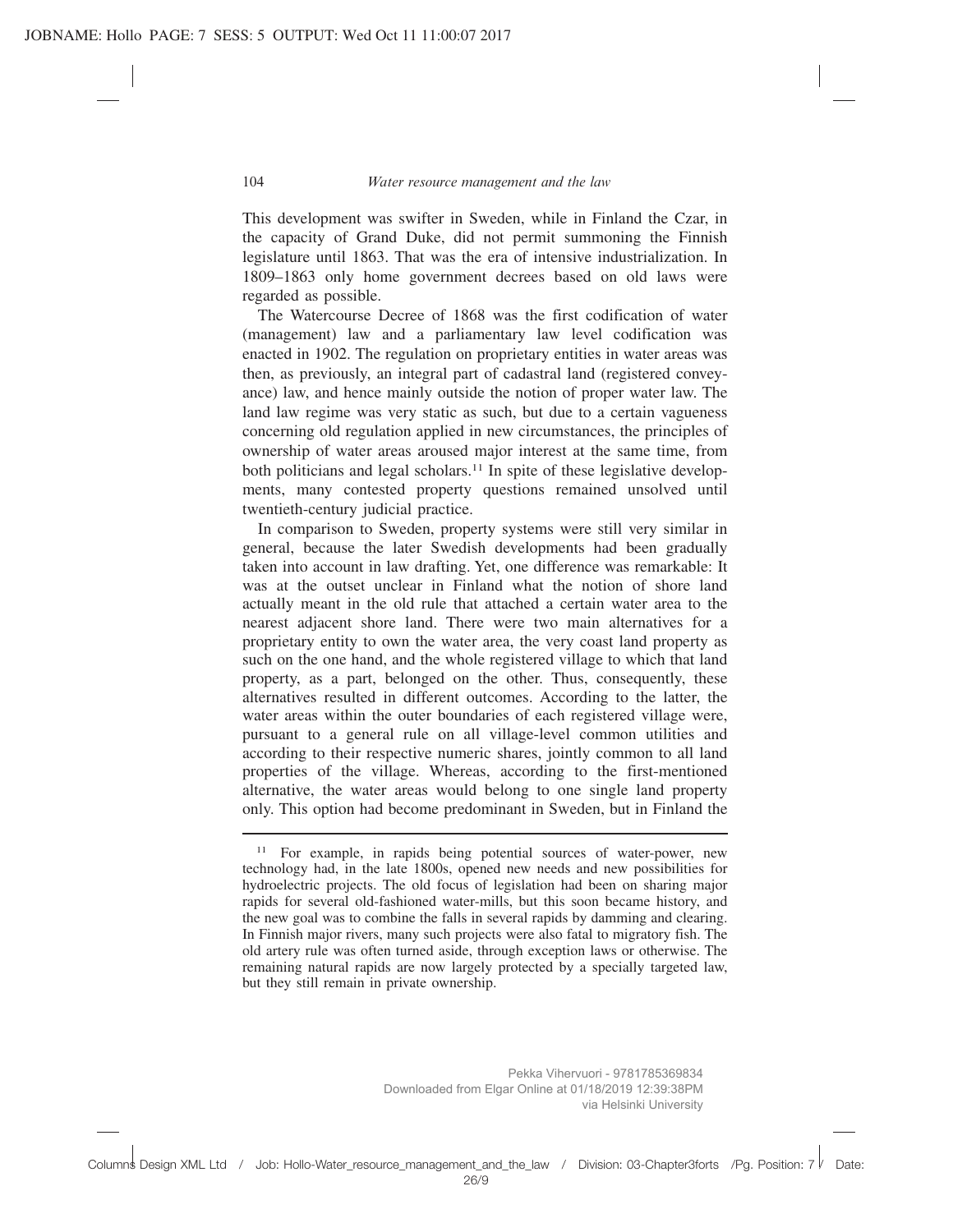village-level model eventually prevailed. Hence, after an uncertain period in judicial practice, it was not possible to buy the water power of a water area (rapid) by buying only some narrow shore strips. The relevant property exchange was hence transferred to the level of village shares.

On village-level in general, i.e. between different villages, the same old rule had generally appeared less problematic. To clarify the rights to fishery in a certain area, some early litigation had taken place. Soon after the adoption of the water property legislation of 1902, practically all village-level boundaries in water areas became officially defined, and after gaining legal force once, the boundaries remain permanent. Naturally, due to lack of boundary markers in larger open water areas, the boundaries became, and they still are, only dot lines on the map (or today actually bits in the cadastral part of the electronic Land Information System of the National Land Survey).

Even today the majority of Finnish inland waters and territorial waters are subject to village-level joint (shared) ownership, unless owned by the state. The number of individual shareholders may vary between a couple and several thousands, according to the numeric shares of each shareholding landowner, based on cadastral law. Also the areal extent varies strongly. In principle, each shareholder has the right to separate a certain water area equivalent to his share from the common area, but the legislator has been reluctant here. According to the present Cadastral Survey Act<sup>12</sup> (554/1995, as amended later on), Article 137: sharing shall not cause any other shareholder harm, and it is moreover required that the sharing has to be necessary for a specific use or that another particular reason exists. There is *ex lege* a statutory shareholders' association for each jointly owned area. Today many of them, but not all, have been permanently organized. The previous statutory fishery associations of villages have been merged with the shareholders' associations. Thus, they execute a dual role. Although village-level joint ownership is the prevalent type of property ownership in water areas, there are also water areas belonging to a certain land property, as well as water areas that make up a registered property alone.

In the course of time, property transactions regarding parcelling out of land may have included clauses on the division and transfer of shares in common water areas, and where specifically not agreed upon, they have been default clauses in property law, with different content within different time periods. The shares can also be transferred and registered

<sup>&</sup>lt;sup>12</sup> The literal translation 'Real Estate Formation Act' is used in some contexts.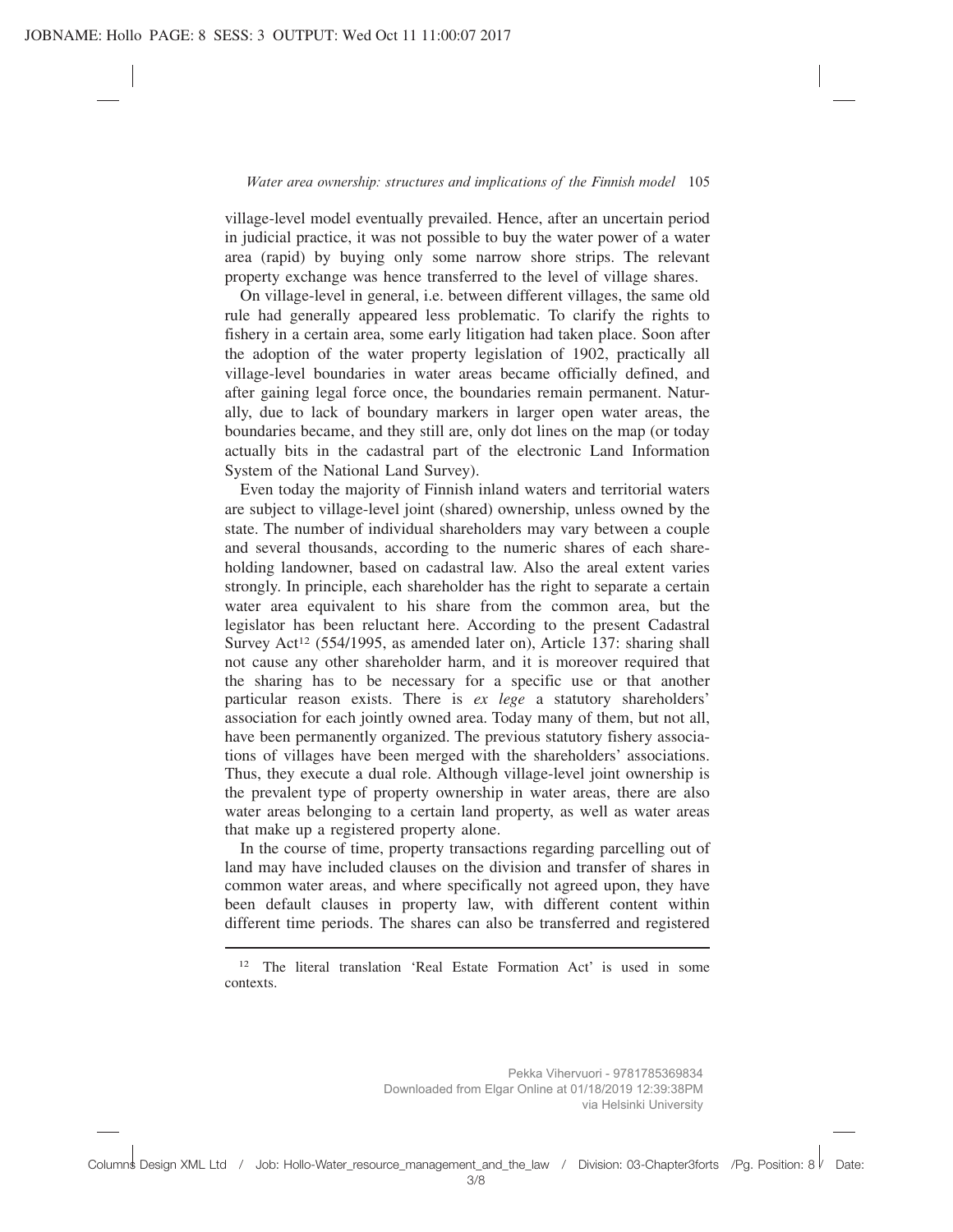separately.13 As a result, all property owners in the village are not necessarily shareholders in the village's water areas. Some may also have water areas of their own.

There are of course also other exceptions. One general exception pursuant to an old rule is that a small lake or pond without water connection to another water body via a brook etc. belongs to the surrounding land property only and hence not to the village waters. This rule was, however, only effective in certain historic situations concerning land consolidation, and it is not applicable any more as such. Such an area may become common again, now in relation to a smaller number of properties, where agreed upon in connection with property transactions and when duly registered.

#### 4 STATE OWNERSHIP

State ownership of water areas also derives from old property law. The rights of the villages, which according to the old basic idea follow the right to the adjoining land, are not without areal limits. In such major inland lakes where the open water area in the middle exceeds eight kilometres in length and breadth, the area of private ownership (normally that of the villages) only covers the part of the lake that reaches to the distance of 500 metres from the depth curve of two metres in average water level conditions. According to the respective, legally valid cadastral surveys, there are today nine such lakes. In addition, and even more remarkably, the same regulation applies to Finnish territorial waters in the Baltic Sea. Major islands may be surrounded by their own private water area. All the waters in the sea and the nine lakes beyond the outer boundary of the private areas belong to the state, as public water areas. Previously such areas were often described as *res nullius* or *res extra commercium*, but in 1966 the legislator explicitly declared state ownership. On the other hand, the material powers of the state regarding public water areas are more limited than those of private owners, especially due to public rights to fishing and hunting.

Within the large state forest areas, which are mainly situated in Northern Finland, all surface waters, and there are many, normally belong to the surrounding land area (or the adjoining shore areas), according to the old fundamental rule. These waters, as well as all public

<sup>&</sup>lt;sup>13</sup> This may be motivated by the desire to have (at least some) fishing right, or decimal share of the water power value (without any guarantee of having it realized).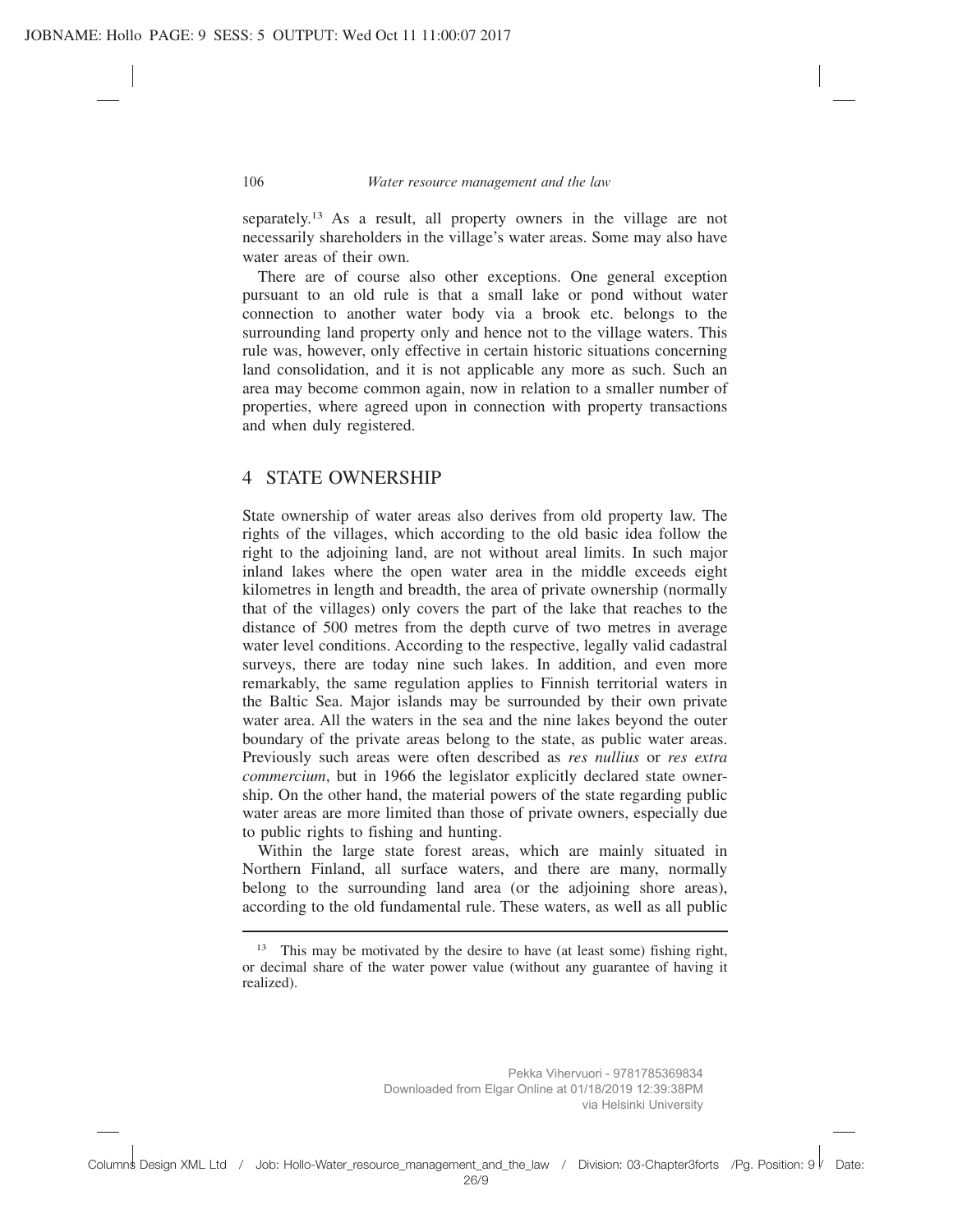water areas in the sea and the nine lakes mentioned above, are possessed by the Finnish Forest and Parks Service (Metsähallitus), which is a complicated mix of a state enterprise and a public authority. The general tasks of Metsähallitus include the sustainable and profitable management, use and protection of the natural resources and other property possessed by it. In total more than 12 million hectares of land and water areas are governed by it.

## 5 THE CORE POWER OF A WATER AREA OWNER

Regarding land properties, it is quite natural that no explicit general rule on the powers of an owner has been enacted, neither in Finland nor in other countries. Yet, the (surface) water areas are an exception. In Finland such rules – although the literal object here is the right to water as fluid<sup>14</sup> substance – are contained by Chapter 2 of the Water Act (the Chapter titled 'Public rights, obligations and restrictions'). Due to the overall focus on fluid substance, groundwater and abstracted water are also covered. According to Section 1 of Chapter 2 ('Ownership and property administration of water'), 'the water in a water tank, well and other water abstraction facility is owned by the owner of the tank, well or water abstraction facility. The water in a spring and artificial pond is owned by the owner of the ground.' And then follows the important clause regarding proper (surface) water bodies and groundwater as well: 'Within the limitations provided in this Act, any other water with an open surface and groundwater is administered by the party to whom the water or land area in question belongs, unless otherwise provided by the right of another party.' The expression *vallita* in Finnish and *råda över* in the Swedish-language version, which refers to something less than e.g. *possess*, has been translated as *administrate.*<sup>15</sup> The important thing to note is that the verb *own*, used in the two preceding sentences regarding water as substance, has been intentionally avoided here, although the owner of this very *area* is at stake.

It is moreover provided in the same Section that in a river or brook that is shared half-and-half by two real estates or two jointly owned areas of real estates, the owner of each of the halves has the right to an equal share of the water flowing in the river or brook. This is related to the old property law principle defining the two water-area halves, but in a

<sup>14</sup> However, the same applies also to frozen water (ice).

<sup>&</sup>lt;sup>15</sup> This is similar to the unofficial translation of the Water Act on the Finnish official legislation data website <Finlex.fi>.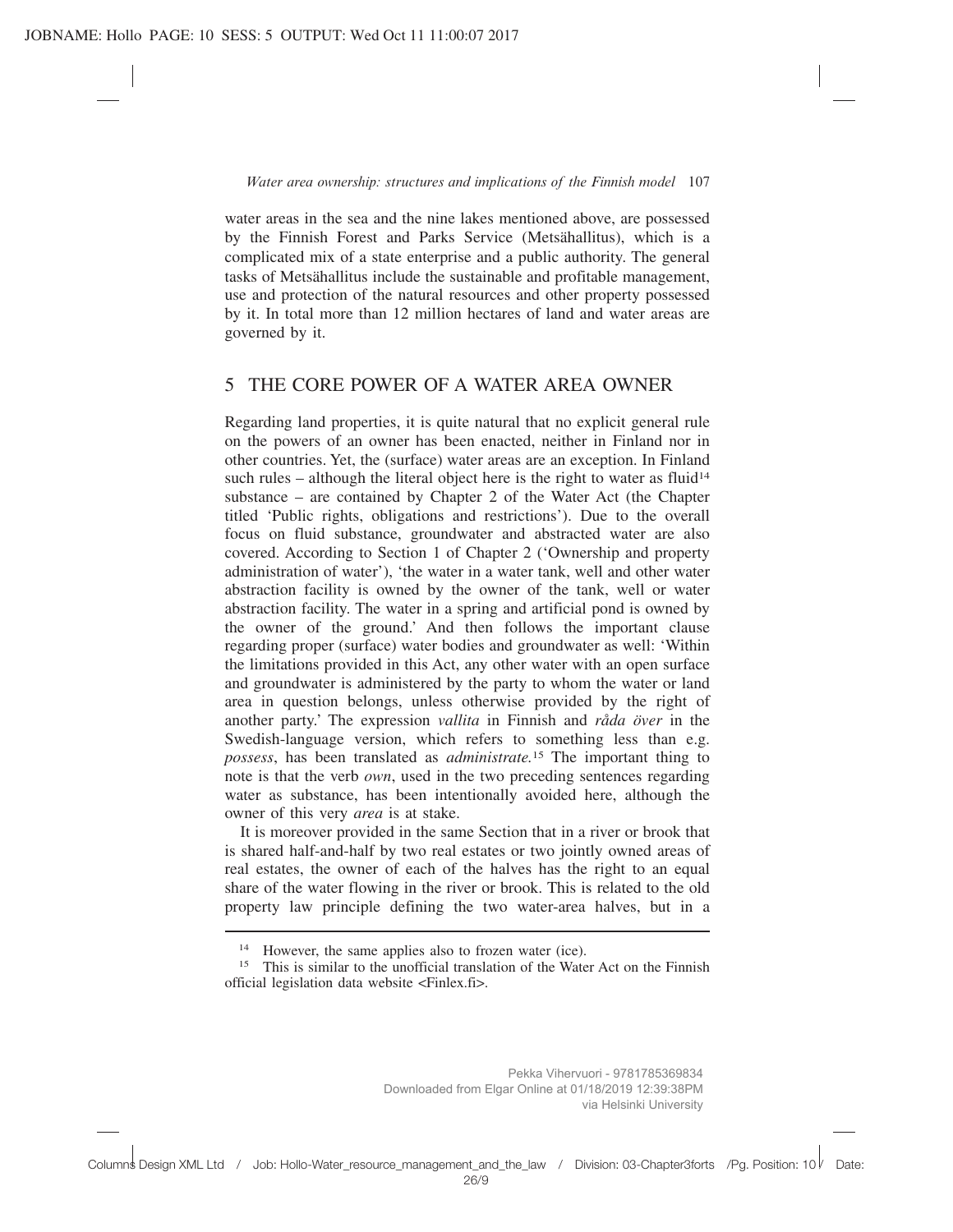different way, in order to avoid the need to define the course and division of actual water streams between the two geographical halves. On the other hand, the rule as such does not create any right to obtain a permit for water-power use or water abstraction, in any quantities. Alongside rivers with different property entities on both sides, the basic right to water power is hence divided in half by water discharge, not by area.

Pursuant to Section 2 of Chapter 2 of the Water Act ('Certain rights and obligations'), 'the rights and obligations provided for in this Act concerning a water area or land area belong to the owner of the area, unless otherwise provided below or separately'. Additionally, provisions on the right of a shareholder of a jointly owned water area to (individually) use such area are laid down in the Act on Jointly Owned Areas (758/1989, as amended later on). The last-mentioned possibility in practice only makes small scale individual measures possible – and only in relation to the rest of the shareholders, and especially not in relation to the provisions of the Water Act.

### 6 PUBLIC AND GENERAL RIGHTS

However, being only a part of the total management regulation in the Water Act, the whole of Section 2 of Chapter 2 (above) is only the starting-point, which does not guarantee the proprietor any concrete expectations. First, there are rights of public access and use. Regarding passage in a water body (Section 3 of Chapter 2), everyone has, unless otherwise provided by law, the right, without inflicting unnecessary damage, harm or disturbance, to: (1) move in a water body and on its ice-covered surface; (2) anchor in the water body on a temporary basis; (3) float timber in the water body; (4) swim in the water body; and (5) temporarily move traps and other movable objects in a main channel or public channel that hinder passage or timber floating, as well as such movable objects outside the channel that unreasonably hinder passage or prevent timber floating.

The horizontal extent of a water body towards land is defined according to the average water level (based on long-time observations, where there are any, or assessed otherwise). Yet, as a practical solution, it has been explicitly provided that the public rights of access and use, common fishing rights included, also always apply to land areas beyond the average water level when such a land area (often a narrow belt) is actually covered by water.

Everyone also has the right (Section 4 of Chapter 2) to abstract water or take ice from a water body for a personal need on a non-permanent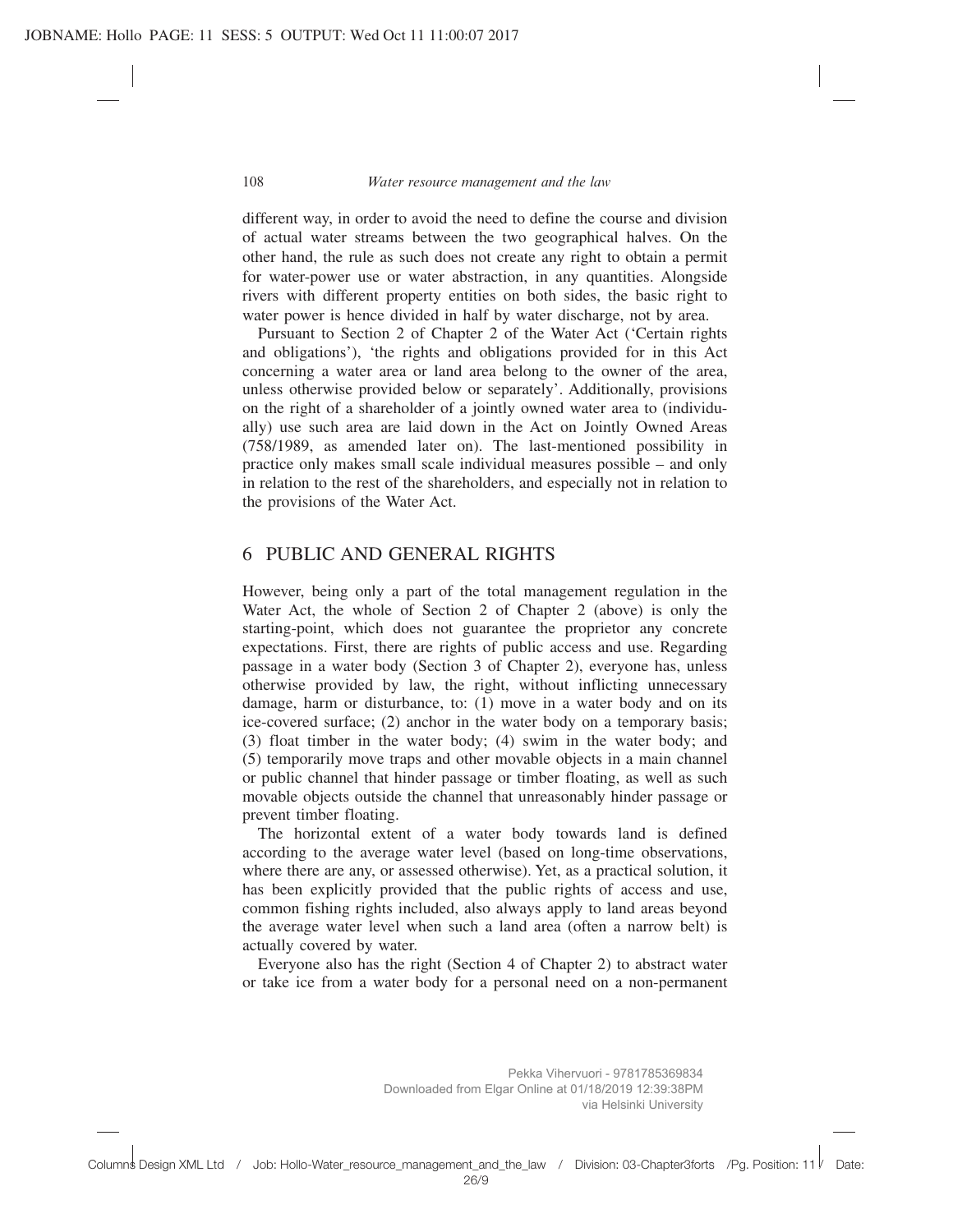basis. The more or less narrow land belt between the average water level line, if lower, and the actual water level line, if higher, is included here. Everyone also has the right to occasionally take a small quantity of water or ice from a streamlet belonging to another subject or from a spring (fountain) that is not in regular use by its owner or by another person with the permission of the owner. It is required, however, that the abstraction of water or the taking of ice may not cause harm or any more than a minor disturbance to the owner of the area or to other right holders.16

Moreover, certain rights of general character extend to horizontal relations between property units. Regarding abstraction of surface water, it is provided (Chapter 4, Section 3) that the owner or possessor of a land property is, without any consent or authorization by public authority, *ex lege* entitled to use alien property so that he or she may abstract surface water from the water area of another subject, but only for ordinary household use on the property. Typically a shoreland property and the adjoining water area are here at stake. It is also required that the water intake does not result in consequences which create the obligation to obtain a water management permit. In addition, the abstraction shall not cause harm to those abstracting water from the same water area on the basis of a permit issued by a permit authority or ownership or occupancy of the water area.

Also a shoreland owner or possessor to whom the adjoining water area does not belong and who does not possess shares to the water area, is nonetheless entitled to place certain minor constructions in such offshore water area belonging to someone else (Section 5 of Chapter 2 of the Water Act). He or she has the right to place an anchor post or mooring buoy for private use, or to build a jetty, boathouse or another comparable construction on his or her shore that extends to an alien water area. Water areas taken into special use are excluded. It is, however, necessary that the building or use of the construction does not require a permit under the Water Act and that the whole undertaking can be done without inflicting damage or causing substantial harm to the owner of the water area.

Moreover (Section 6), anyone who suffers from sludge, shallow water or a similar nuisance regarding the use of a water body may, without the consent of the owner of the water area, carry out a measure necessary for

Irrespective of this, all water springs in natural or natural-like state are protected for conservation reasons against measures that might endanger the natural status, by the same Water Act.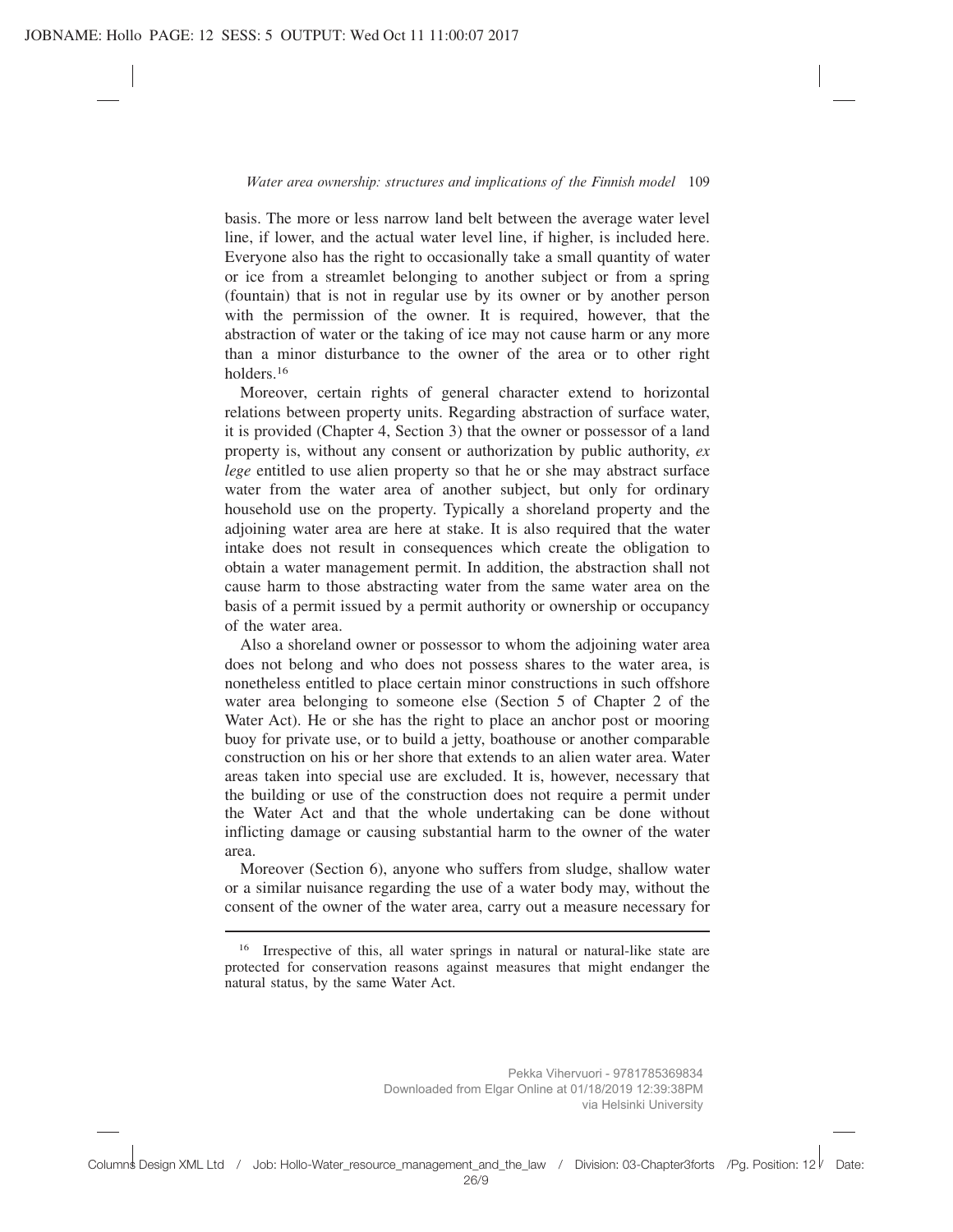removing the nuisance in order to improve the state and possibilities of use of the water body. In such a case it is further required that a permit under the Water Act is not needed and no substantial harm to the owner or polluting impacts in the water area are caused. The same applies to the placing of dredged material in the water area owned by someone else. However, the position of the adjoining shoreland is different, and the protection of the owner stronger: The placing of dredged material on alien land area is subject to the owner's consent. However, a permit authority may grant the right to place dredged substance on land, instead, if this does not cause any notable harm to the use of the area and if no permit under the Environmental Protection Act, due to pollution risk, is needed.

#### 7 GENERAL RESTRICTIONS

A general rule on general obligations in the use of water resources and water areas is provided in Section 7 of Chapter 2 of the Water Act. Pursuant to it, a water (or water resources) management project – that being an extremely extensive expression that covers practically the whole variety of different activities, measures and constructions under the Water Act – shall be implemented, and water resources and water areas otherwise used, in such a way that the project does not cause any avoidable infringement of a public or private interest, as far as the purpose of the project or use can be attained without an unreasonable increase in the costs relative to total costs and without any detrimental consequences to be caused. Both public and private interests are relevant here, and hence not only the private interests of the active party but also the private interests of the outsiders to be impacted.

This general rule is only the starting point; the important permit system of the Water Act is the most crucial factor affecting the sphere of freedom of owners and others. As in Section 7 of Chapter 2, the permit regulation as a whole can be considered as a mix of public and private law; the application and interpretation of law is, however, mainly vested in the administrative bodies and administrative courts. Criminal proceedings are very rare.

First (Section 2 of Chapter 3), a prior permit by the (state) permit authority is always needed if a project may cause certain physical changes and impacts on other interests. The provided impact test stage by stage is the following: there is (I) a likely change in the state, depth, water level or flow, shore, or aquatic environment of a water body or the quality or quantity of groundwater; (II) this change (1) results in a risk of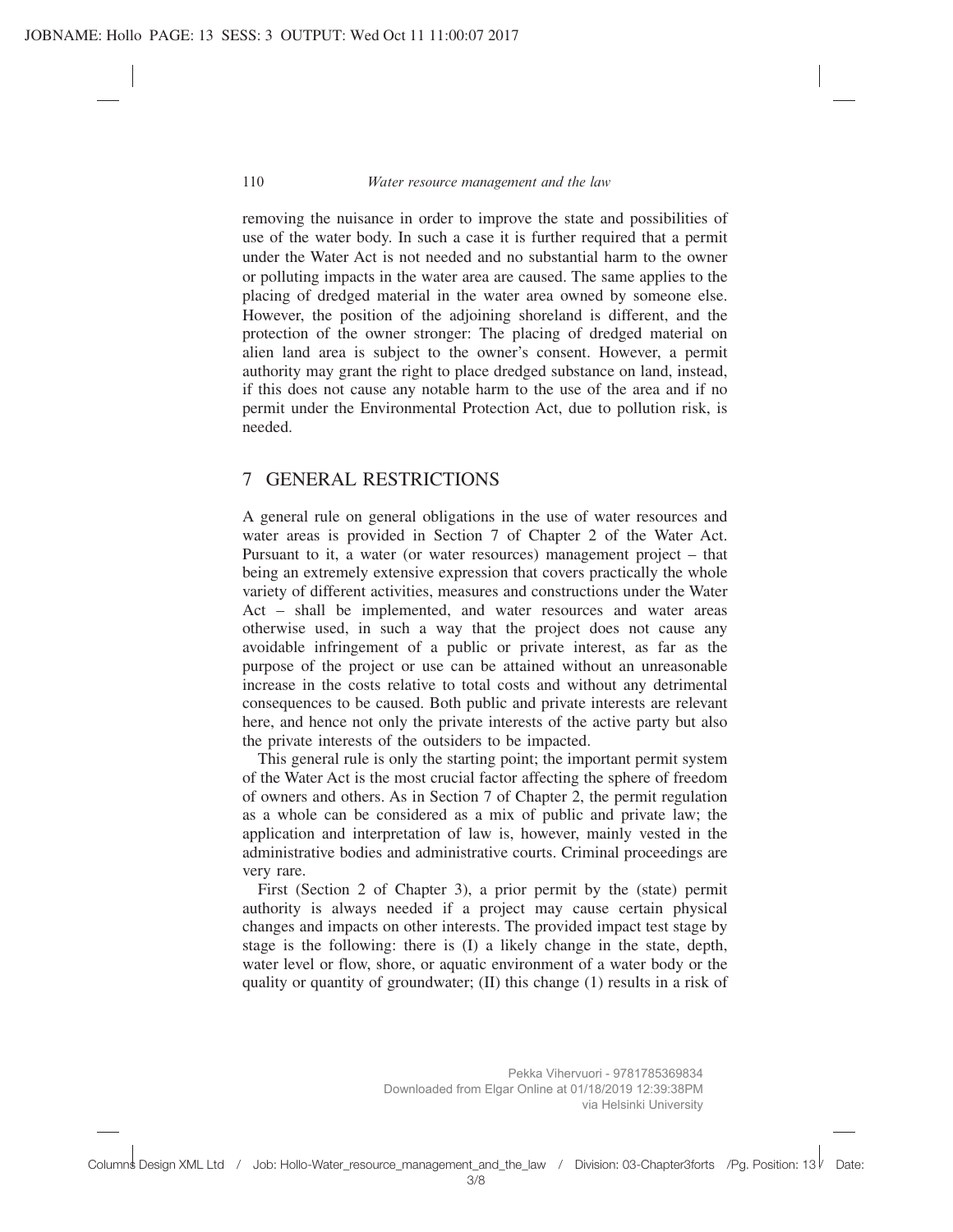flooding or general shortage of water; or (2) results in detrimental changes in the natural environment and the way it functions or deterioration in the ecological status of a water body or groundwater body; or (3) significantly reduces the beauty of nature, causes deterioration in the amenities of the environment or in cultural values or the suitability of the water body for recreational use; or (4) poses a risk to human health; or (5) substantially reduces the yield of an important or other groundwater body suitable for use for water supply purposes, or otherwise impairs its usability or causes other damage or harm to the water abstraction or the use of water as drinking water; or (6) causes damage or harm to fishing or fish stocks; or (7) causes damage or harm to waterborne traffic or timber floating; or (8) jeopardizes the conditions for a brook channel to remain in a natural state; or (9) violates the public interest in another manner similar to the above; or (10) results in loss of benefit for the water area of another person, or fishing, water supply, land, real estate or other property. However, a permit is not needed due to (10) if the loss of benefit in (10) is caused to certain private interest(s) only and the interested subject(s) has (have) consented to the project.

There are several more reasons which demand a prior permit, however, and all of them cannot be reviewed here. These are mainly situations where a permit is required irrespective of the alleged consequences and impacts. This category (Section 3 of Chapter 3 of the Water Act) contains, among others, any closure or narrowing of an artery or public channel or timber floating channel and placement of a device or another obstruction that hinders the use of the channel; construction of a bridge or a transport device over a public or main channel and a tunnel or water, sewer, power or other line under such a channel, transforming a land area permanently into a water area by raising the water level in a water body; and any construction of a hydropower plant. Also for dredging, placing of dredged materials and removal of usable bottom material, a water management permit is largely required irrespective of harmful consequences. A permit is also required for altering an existing project for which a permit has already been granted, if the change violates relevant public or private interests.

Although groundwater as such is not discussed here, it is worth mentioning (also regarding same-time indirect impacts on surface waters) that a prior permit is always (that is, irrespective of the other applicable criteria) required also for abstraction of groundwater for water supply and for other abstraction of groundwater when the quantity exceeds 250 m<sup>3</sup> per day, as well as for any other measure (typically extraction of gravel) where at least  $250 \text{ m}^3$  per day of water is, as a side-effect, continuously removed from a groundwater formation. Typically, Finnish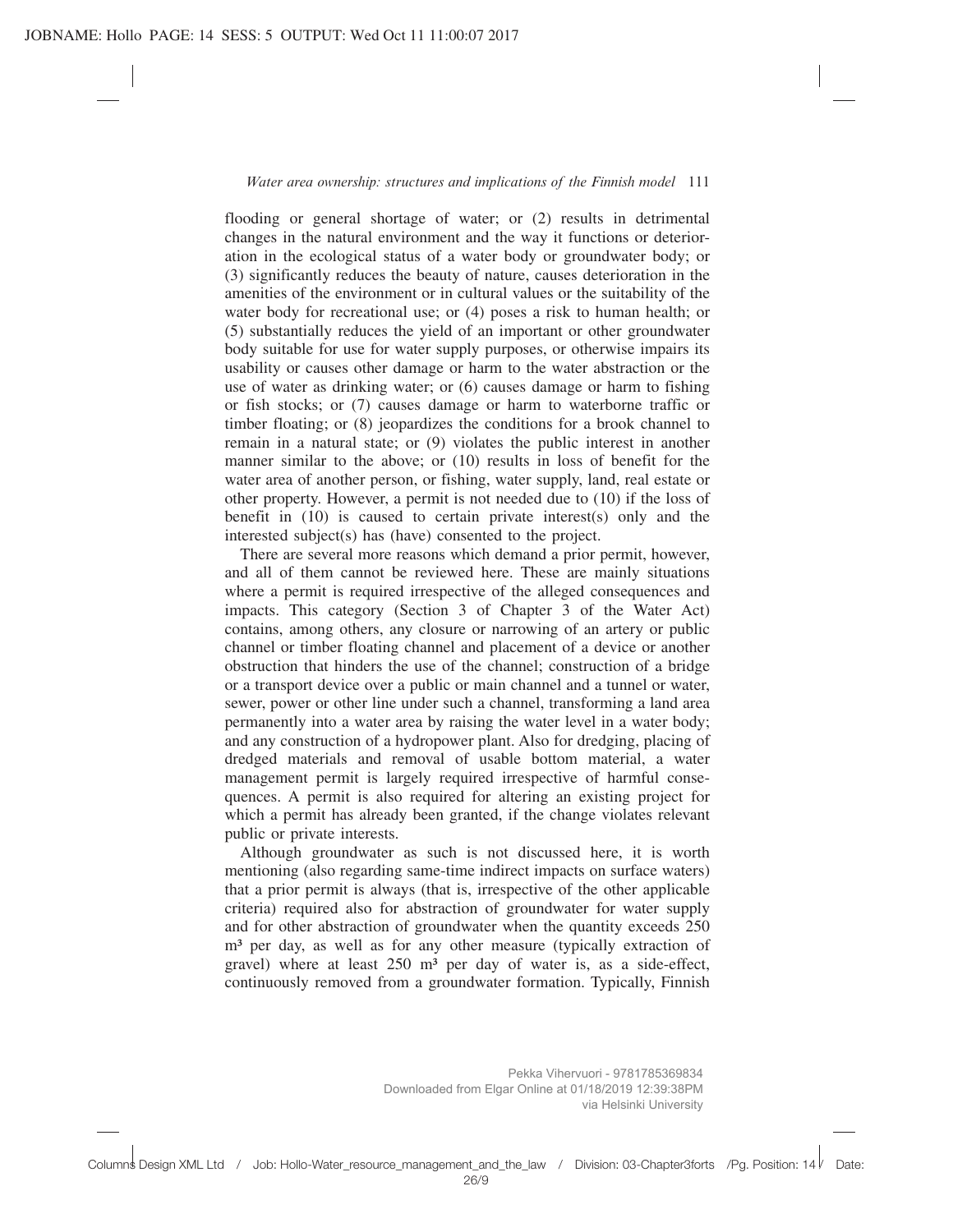groundwater areas are extensive and often exceed horizontally several land property boundaries, as do the formation and horizontal movements of groundwater. Thus, the measures and impacts on groundwater at a certain point can very easily have effects somewhere else. The right of the area owner to administrate groundwater<sup>17</sup> is consequently very narrow.

## 8 PRECONDITIONS FOR WATER MANAGEMENT **PERMITS**

As a starting point, a water management permit pursuant to the Water Act *shall* be granted if the project does not significantly violate public or private interests. This takes place in practice only regarding 'innocent', typically small-scale projects. Otherwise, the weighing of interests rule (Section 4 of Chapter 3) is applied. Here a pluralistic view on (various, perhaps even conflicting) public interests and private interests has been adopted. To achieve a positive outcome for the permission, it is required that the benefit gained from the project to public or private interests is considerable in comparison with the losses incurred for public or private interests.18

As a private benefit gained from the project is at stake, the increase in the utility value of property resulting from the improved productivity or usability of a land or water area or other property and any immediate other benefits gained from the project are taken into account.

Relevant private-interest losses again encompass the following: (1) right of use or right to purchase another's property granted to the applicant as a part of the permit; (2) costs incurred from damage and right of use that the applicant has separately agreed on in order to implement the project, and the costs of acquisition of areas voluntarily handed over to the applicant; and (3) other losses incurred by a subject not participating in the project or by a (compelled) passive partner in a joint ditch drainage project.

When it comes to weighing the interests regarding the benefits and losses caused to public interest, a general assessment has to be made. A monetary value may be used in the assessment only if it is possible to define the amount of the benefit or loss in monetary terms.

<sup>&</sup>lt;sup>17</sup> See Section 5 above.

<sup>18</sup> See in general e.g. Niko Soininen, *Vesioikeudellinen perusteluvelvollisuus* (2016); with an English summary 'Transparencies in legality: A legal analysis of the reason-giving requirement in water management permitting in Finland'.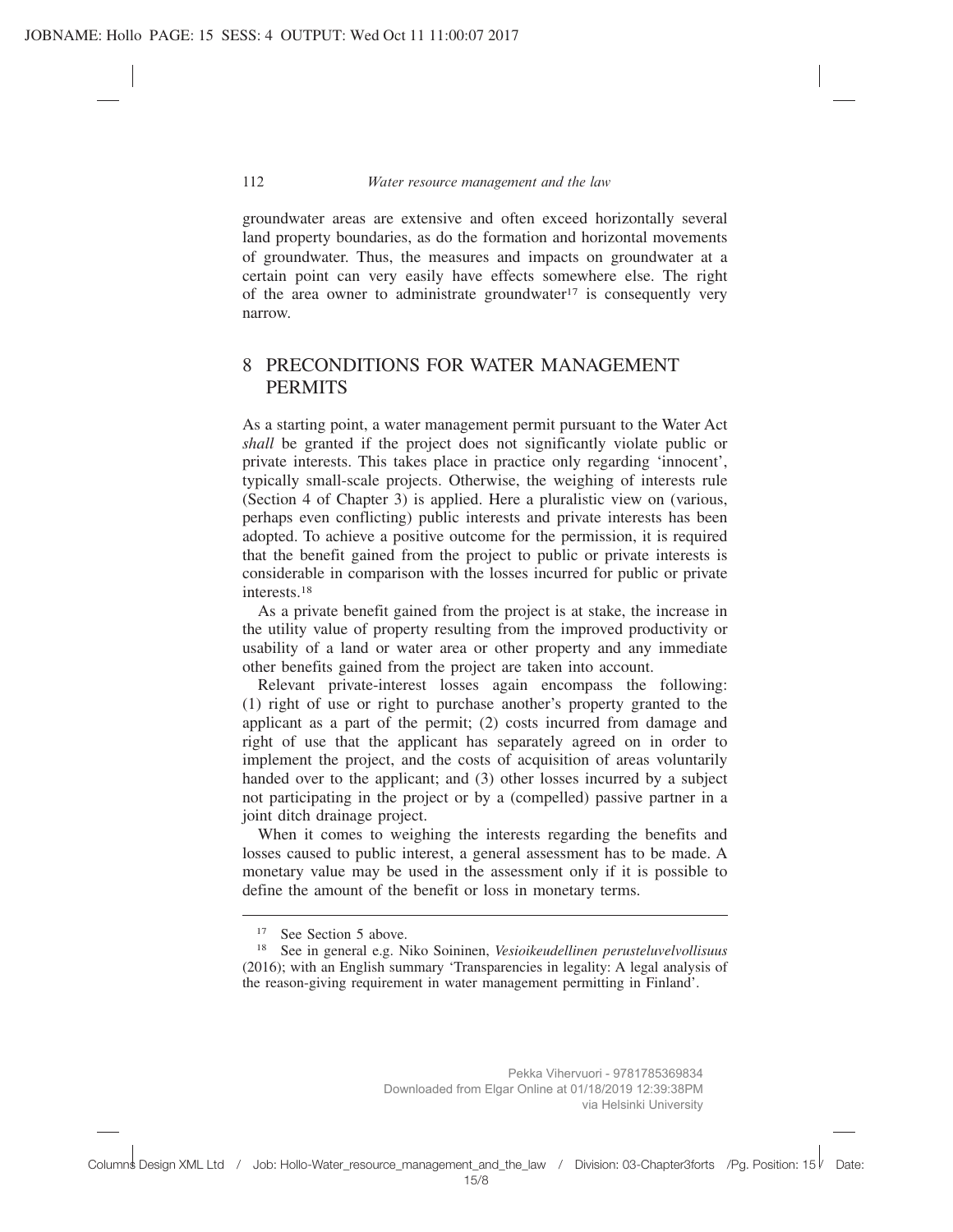In addition, and without a distinction between private and public interests, the matters included in a Management Plan under the Act on the Arranging of Water Management and Marine Waters Management with respect to factors related to the state and use of waters in the area impacted by the project shall be taken into account in the assessment of benefits and losses.

In the permit deliberation, a locally valid, detailed plan pursuant to the Land Use and Building Act shall be taken into account (if there is such a plan). In addition, the provisions of the same act on the legal effects of regional plans and municipal master plans shall be taken into account. When deciding on a permit, it shall be ensured that the permit does not complicate the preparation of a land use plan in any significant way.

Nevertheless, and irrespective of the result of interest weighing, a permit shall not be granted at all if the project jeopardizes public health or safety, causes considerable detrimental changes in the natural state of the environment or the aquatic environment and its functions, or causes considerable deterioration in the local living or economic conditions. There is only one case where this rule (more accurately its predecessor in the previous Water Act) has been applied with a result negative to the project.

In water abstraction, the weighing of interests is complemented by provisions in Section 5 of Chapter 4, in order to coordinate, where necessary, the different needs for water intake and use. If there is not enough water to meet the needs of all users, the following order of precedence applies: (1) abstraction of water for use near the abstraction site for ordinary household use of the properties there; (2) abstraction of water for the water supply of the local community; (3) abstraction of water for the use of local industry or otherwise for use in the locality and abstraction of water serving the water supply of a community outside the locality; and (4) abstraction of water to be conducted or transported for use elsewhere for a purpose other than supplying water to a community.

## 9 RIGHTS OF USE AS A PROPERTY LAW TOOL IN PERMITTING CONTEXT

In practice, it is often the case that the applicant does not have prior ownership or possession of the impacted area or of all or even part of the exact area that is to be subject to construction or otherwise directly used. Even a total outsider from the property point of view may be granted a water management permit in several circumstances. However, regarding the total outcome of a permit procedure that results positively for the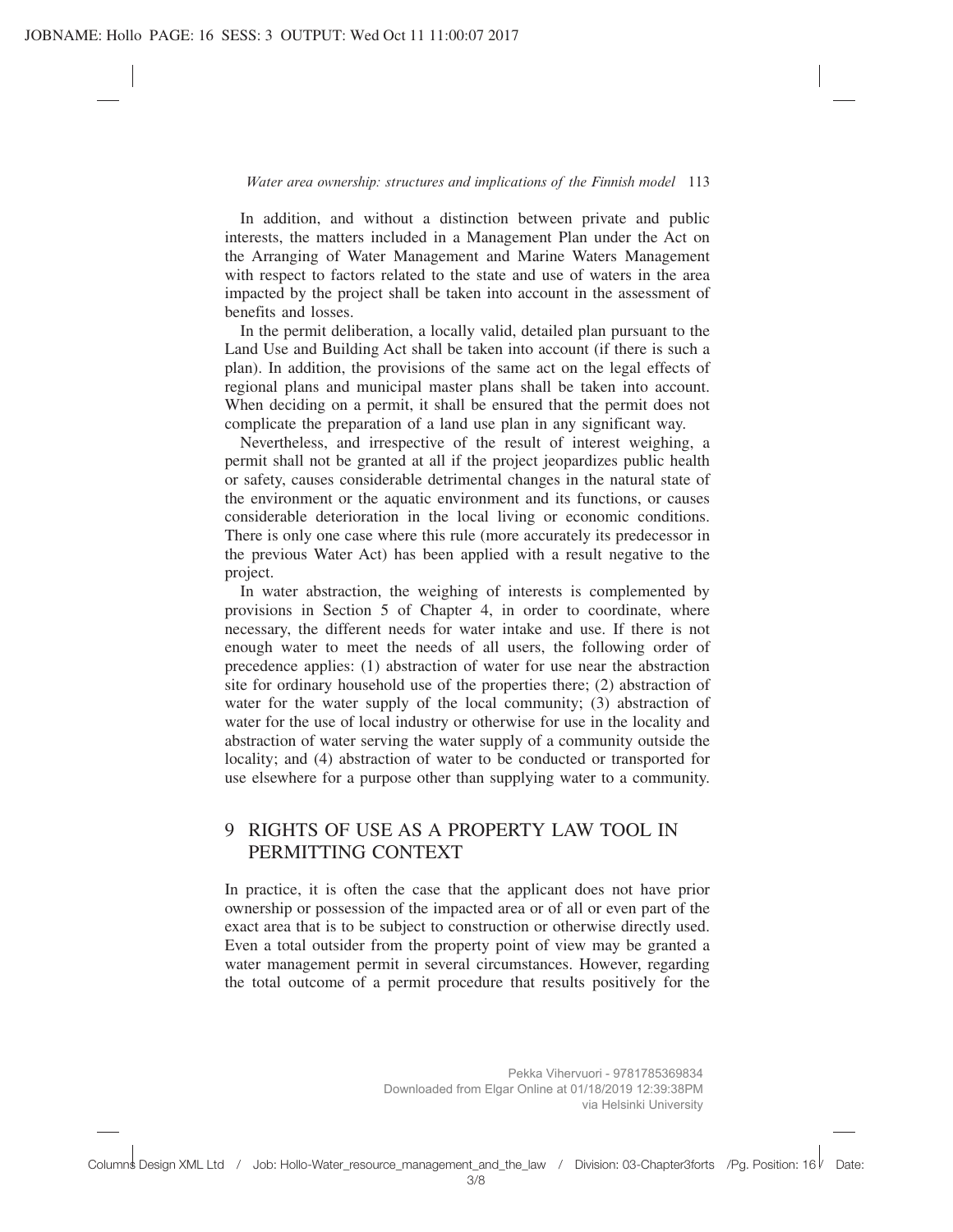applicant, the applicant, or now more properly the permit receiver, shall, and will, hold rights of use to all the areas required for the project. 'Use' in this context stands for direct use and certain crucial immediate impacts, not including the areas of various detrimental consequences only. In practice, 'use' as a rule means placing of constructions in an alien water or land area, filling a water area or part thereof with soil substance and thus making it a new land area, or elevating the average water level of a water body thus altering all shoreland areas of the water body into water areas up to the new calculated average water level.

If the applicant does not own the area or possess a permanent right of use, a permit may only be granted if the applicant is granted the right of use to the area as a part of the very permit decision. Sometimes it may suffice for granting of permit that the applicant presents a reliable account of how the right of use will be arranged otherwise (Section 4 of Chapter 3).

In short, if the applicant does not have all the necessary permanent rights of use beforehand, such rights may, provided that the preconditions for the permit are otherwise met, be granted (Sections 12 and 13 of Chapter 2) only if the applicant owns or permanently possesses more than one half of the required area. Regardless of this requirement of prior possession, a similar right of use may be granted for certain minor measures in someone else's area: (1) to build a minor construction in a water body in the area of another subject or jointly owned area provided that the water body is not substantially changed; (2) to cause water to rise temporarily into an alien area; (3) to carry out cleaning work in an alien area; (4) to straighten or widen the bed to a minor extent; or (5) to place removed bottom substance on alien land or in an alien water area that is not taken into special use. Also rights to remove or alter alien structures may be included in a permit decision.

Totally irrespective of prior ownership or possession, and regarding a water management project of any kind or scope, the necessary rights to use alien property, compulsory purchase of property included, may be granted to the applicant by the permit authority, if the project is regarded to be required by a public need (Section 13 of Chapter 2). Here a state or municipality authority as a permit applicant is most often involved.

Regarding water abstraction, different rules on rights of use are applicable. If the level of general abstraction rights is exceeded, the permit authority may grant the applicant a right to the abstraction of surface water in the area of another subject (Section 3 of Chapter 4). A permit decision may here and otherwise include the right to place a water main for the purpose of abstracting water in an alien area (Section 8 of Chapter 4). The placing of a water main in an alien area shall be done in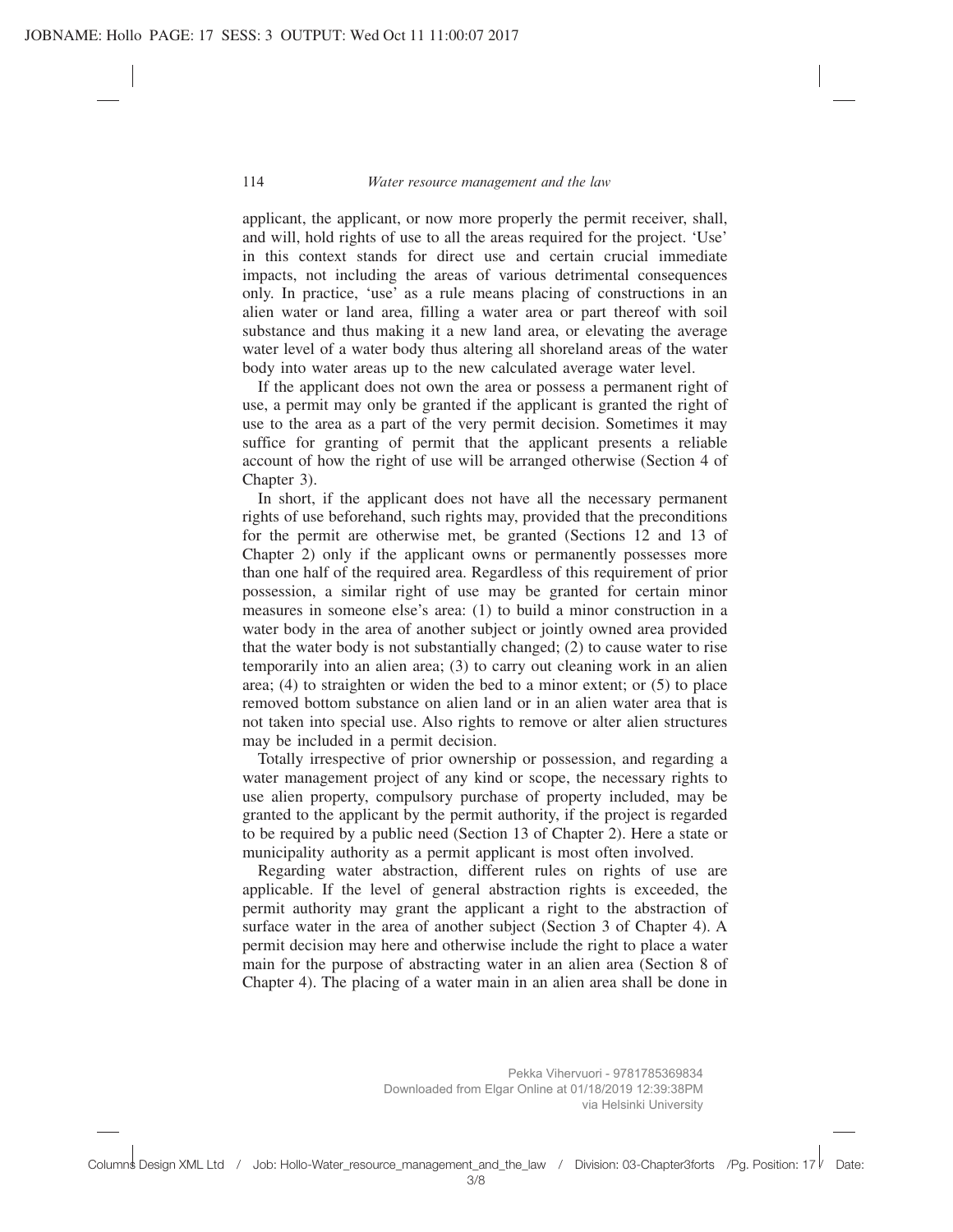a way that the nuisance caused by it is minimized. The area in which the water main is located shall not be used by the owner or by others in a way that might damage the water main or cause unreasonable difficulties to its maintenance.

In all cases, full compensation for losses caused by the granted right of use is provided for, and also decided upon by the permit authority.

## 10 THE PERMIT MECHANISM AS A FRAMEWORK FOR PARTICIPATION AND COOPERATION

The Finnish permit mechanism as a framework is also used for several side-regulations with different purposes, among others to master the effects of scattered property and ownership structures. One of them regards utilization of jointly owned hydropower. Only the basics may be presented here: A subject who owns at least one fifth of hydropower in a part of a water body that can be used in an appropriate manner in one and the same plant may initiate the construction of a power plant necessary for taking water-power into use. Such an initiative may also be taken jointly by those hydropower shareholders who own at least one fifth of the hydropower to be taken into use. If an agreement can be reached on taking the power into use, the initiative-maker (who is normally the permit applicant) shall make an offer with the intent to participate, to all those who own at least one hundredth part of such hydropower. The initiative-maker and those entitled who wish to participate in the project may be jointly granted a water management permit<sup>19</sup> to construct a power plant and, in connection with this, the necessary permanent right to use against compensation regarding the shares of the passive shareholders, provided of course that the ordinary preconditions for a permit otherwise exist.

In Finnish water law,<sup>20</sup> a typical permit for a water management project is far from being a mere consent or authorization. In fact, a permit is often an instrument for balancing of interests, rights and expectations, and for mitigation. The main tool for this is the imposing of different tailored provisions ('conditions') in the permit in order to protect various public interests and alien private interests. The same idea, as a starting point, has been expressed already in Section 7 of Chapter 2 of the Water

<sup>19</sup> A permit is always needed for a hydroelectric plant (Section 3 of Chapter 3 of the Water Act).

<sup>&</sup>lt;sup>20</sup> This applies to Finnish environmental law in general, pollution prevention law included.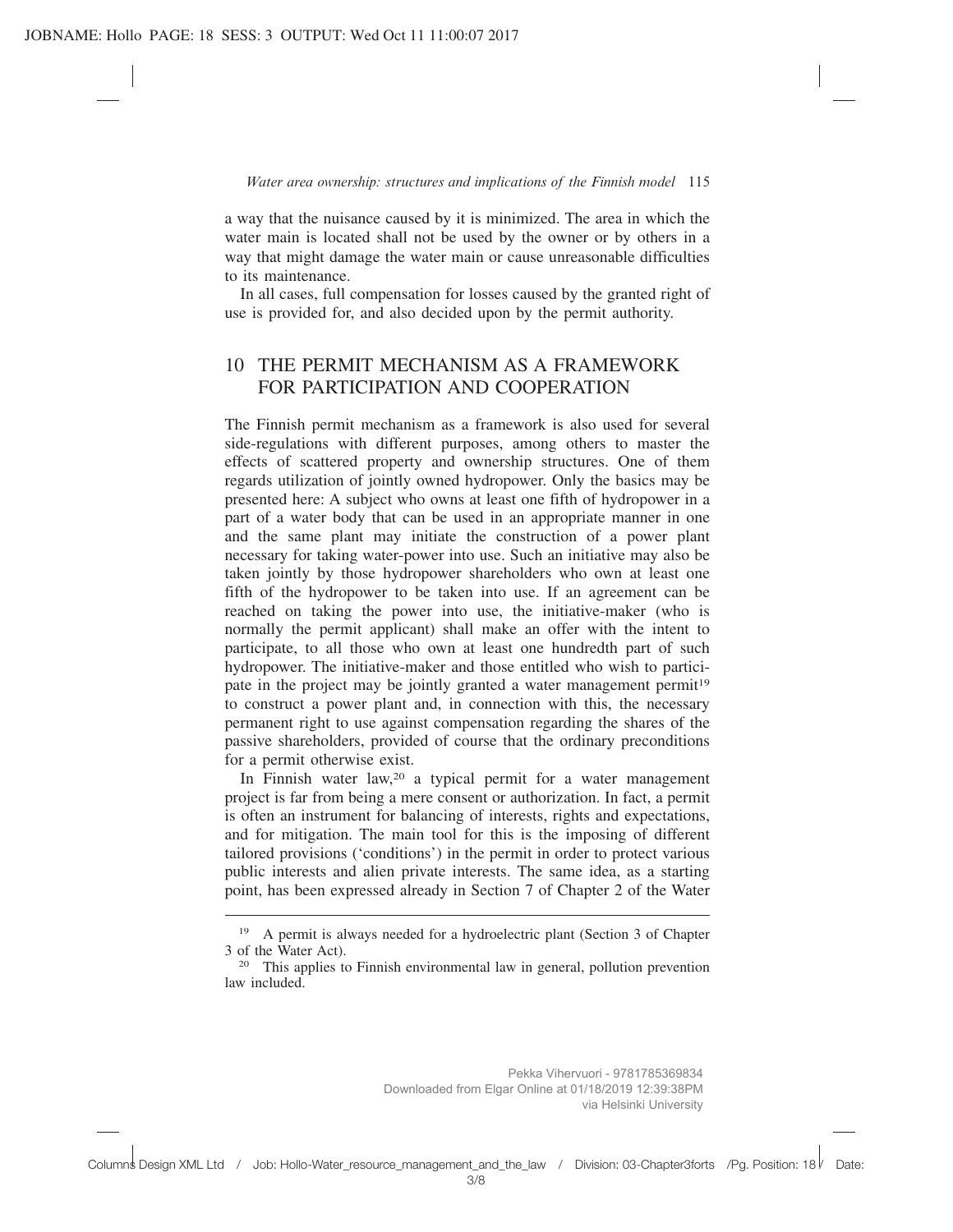Act,<sup>21</sup> but the more explicit requirements in Chapter 3 are crucially important in practice.

Each permit decision shall issue the necessary regulations on (1) avoiding any nuisance resulting from the project and its implementation; (2) landscaping and other elimination of traces of measures; and (3) measures and devices necessary for preserving the status of water bodies and groundwater. Where the project affects the water level or water flow in a water body, the permit shall also include the necessary provisions regulating the maximum and minimum water levels and water flow. If the project at stake simultaneously causes pollution of surface water or poses a risk thereof, the provisions of the Environmental Protection Act that set the requirements for provisions (or regulations) to be imposed in individual permits are additionally applicable.

Moreover, there are specific provisions on the imposing of various monitoring and reporting obligations, obligations to maintain or arrange accessibility and transport connections, as well as fish stock and fisheries management obligations and fisheries management fees. In all cases, both public and private interests are taken into account.

The project-category-specific chapters (Chapters 4–10 of the Water Act) include additional rules on provisions to be set forth in permits. For example, regarding abstraction of water, a permit shall also contain provisions on the location of the necessary structures, monitoring the quantities of water abstracted and measures that may be taken to secure water supply in special situations.

In principle, all expected losses and damages resulting from the permitted project are compensated. The decision on pecuniary compensations is *ex officio* decided upon by the permit authority.

A permit is, as a rule, permanent in principle, but the provisions set forth in a permit may be altered later on, depending on the category and nature of the project. For special reasons, a permit may be granted for a fixed term only. A permit decision may also include an order on a periodic review of the permit provisions regarding the aquatic environment and its use in case this is necessary to avoid significant harm. Upon application by a party, the permit authority may in certain circumstances review the provisions in the permit and issue new ones. In certain legally determined situations, a permit may also be ordered to expire.

All permit decisions can be appealed against in administrative courts by various private and public stakeholders, local and environmental

<sup>21</sup> See Section 7 above.